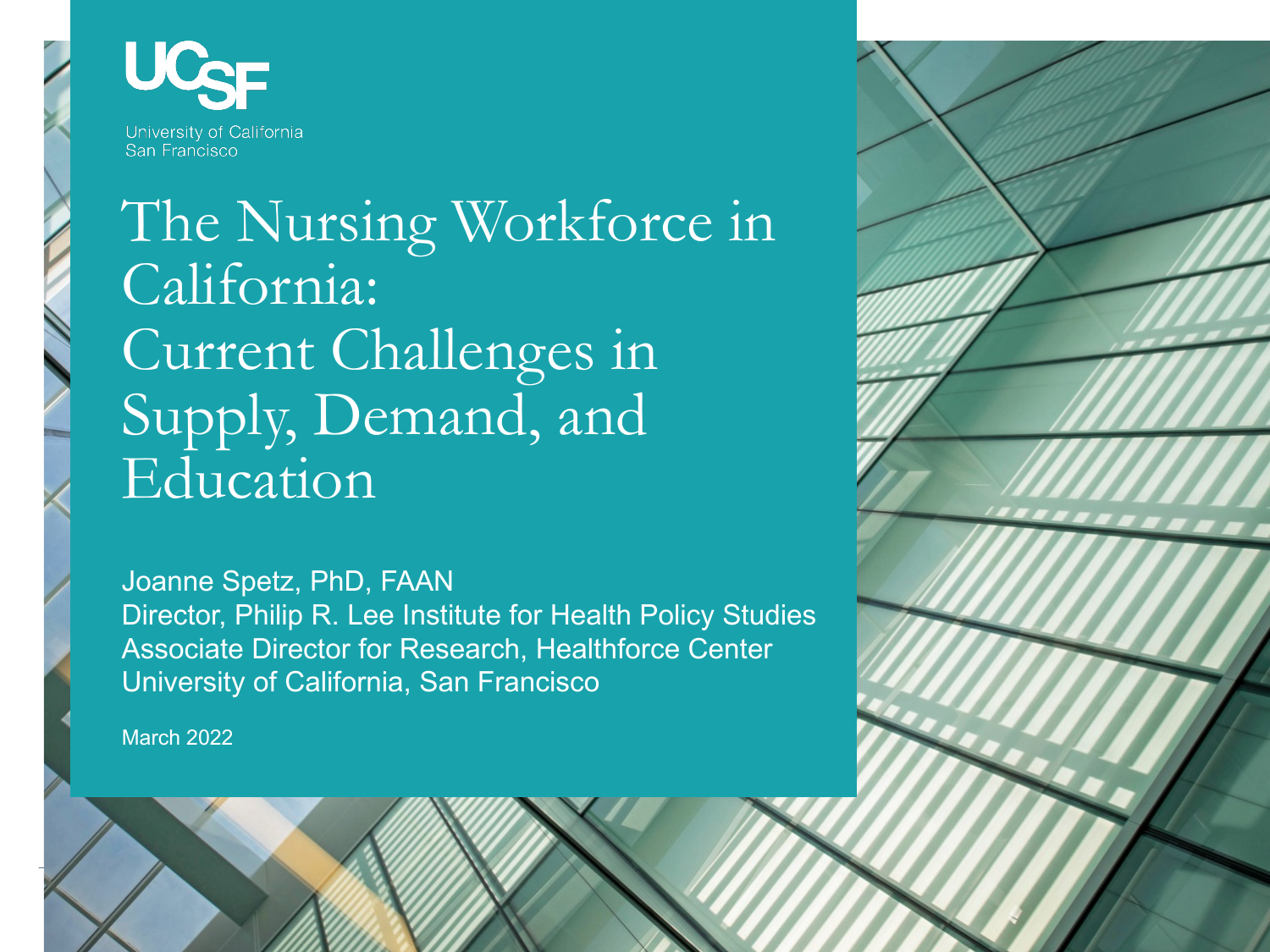Nursing Labor Markets: Cycles of Shortage and Surplus

- Since WW2, there have been cycles of nursing shortages
	- Cycles have been studied by policymakers and economists
- Recent history of shortage cycles
	- Shortage ~1988-1992
	- Surplus ~ 1993-1997
	- Shortage  $\sim$  1998-2008 (longest one, perhaps ever)
	- $-$  Surplus  $\sim$  2009-2013?
	- Shortage?? 2014-2019
	- Terrible shortage??? 2020-future??

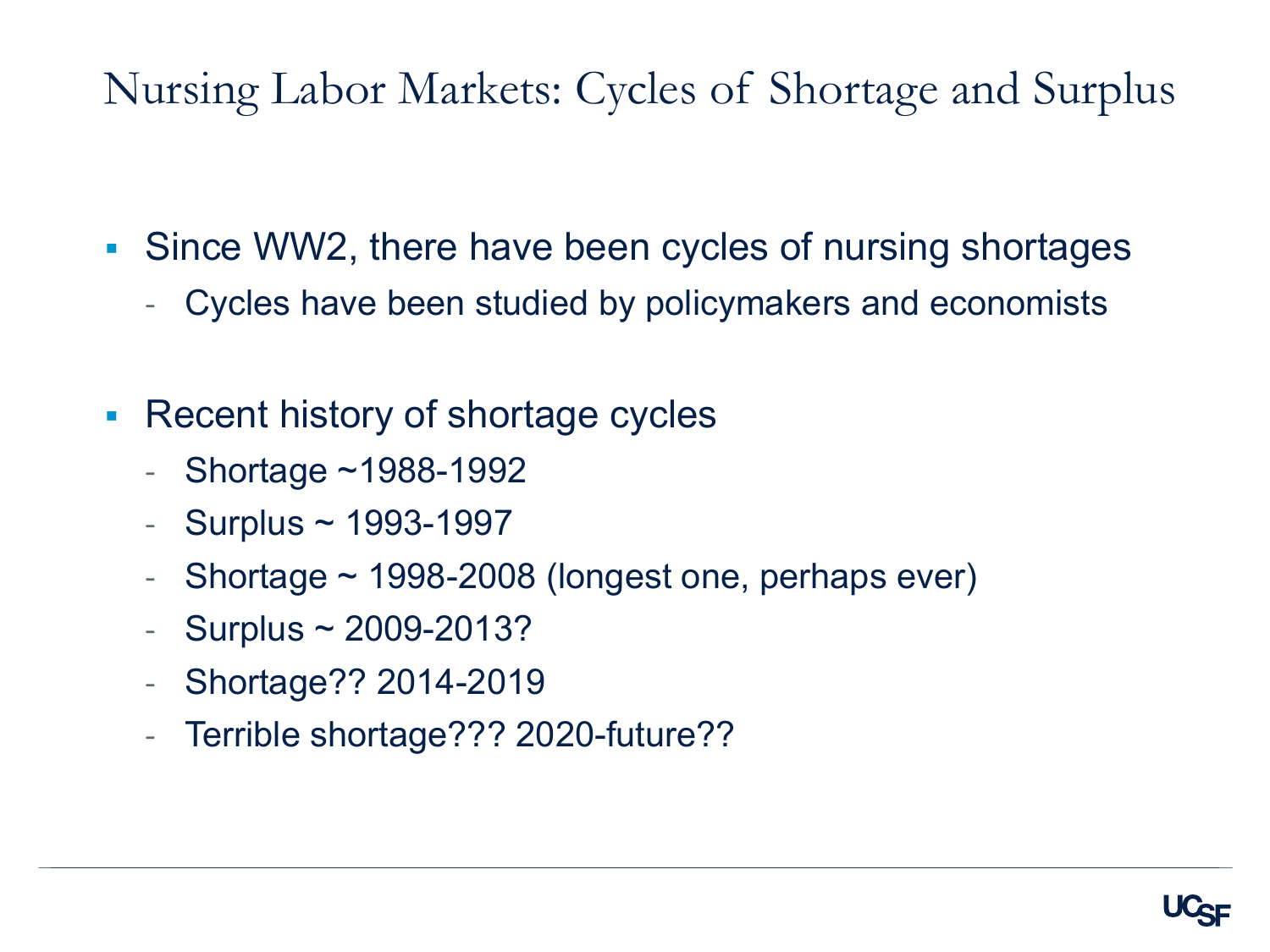#### Pre-pandemic California supply and demand forecasts for RNs, 2019-2035



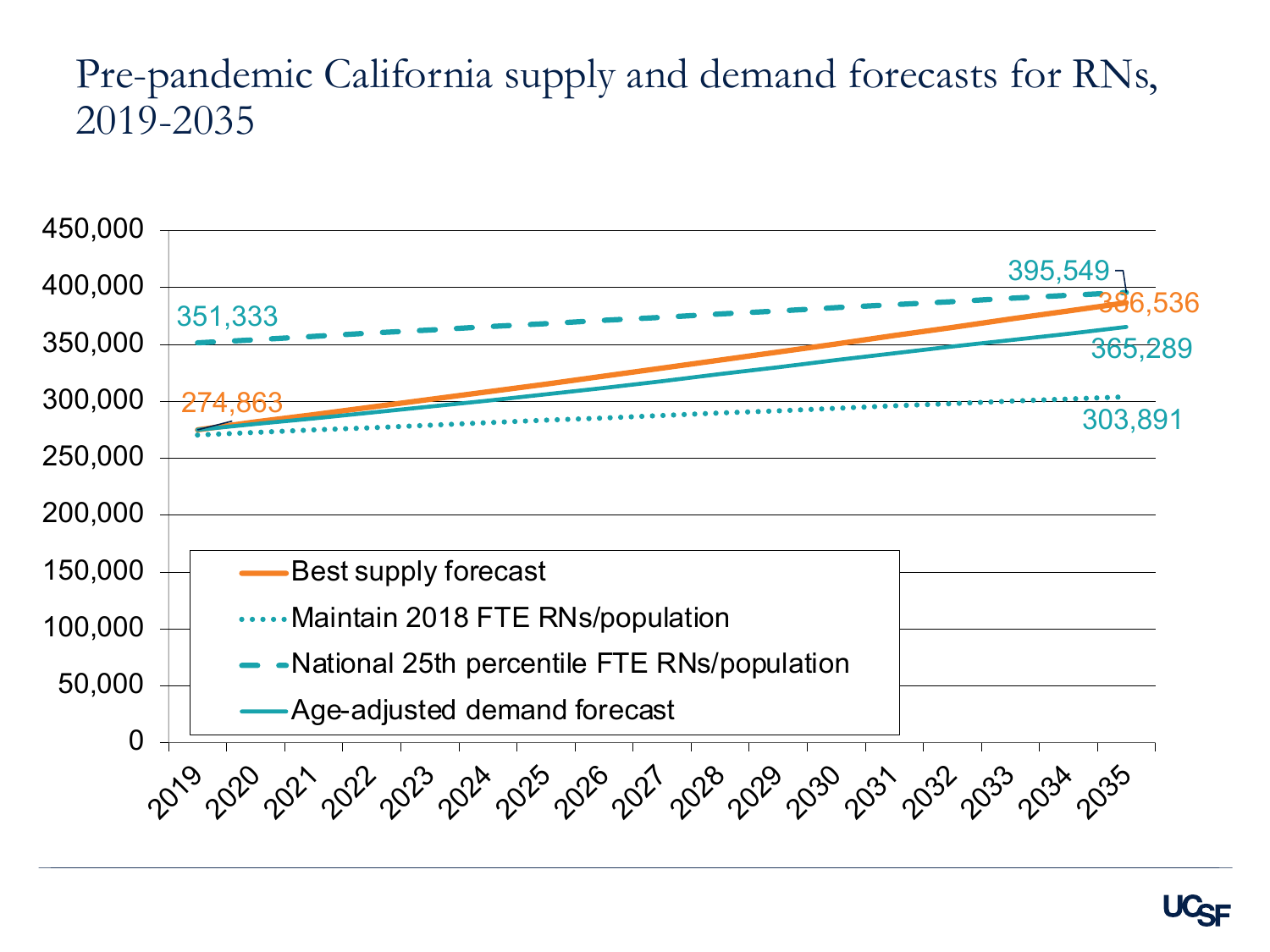## Regional differences are important: Pre-Pandemic Forecasts for Central Valley & Sierra



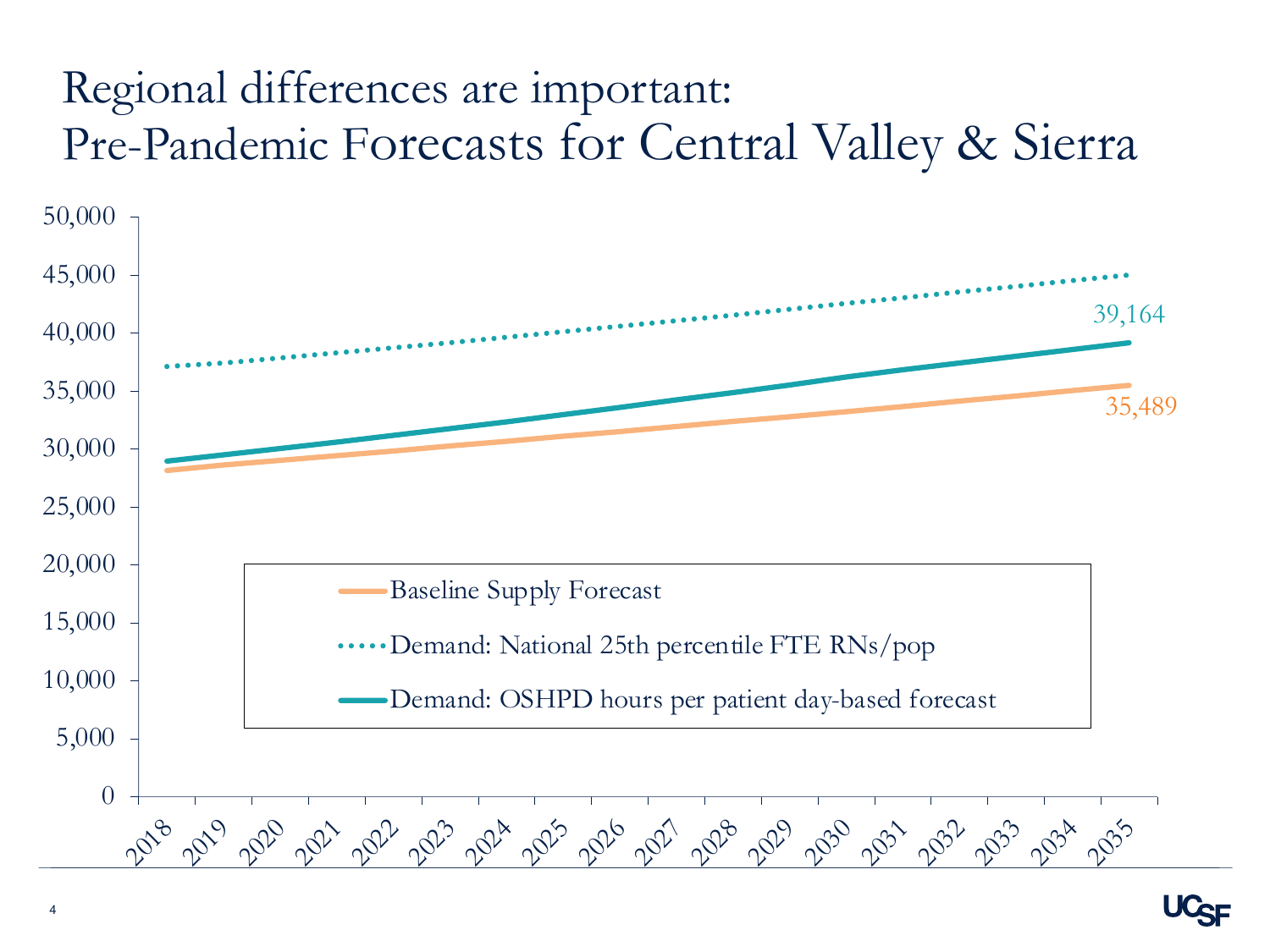# Was there really not a statewide shortage before the pandemic?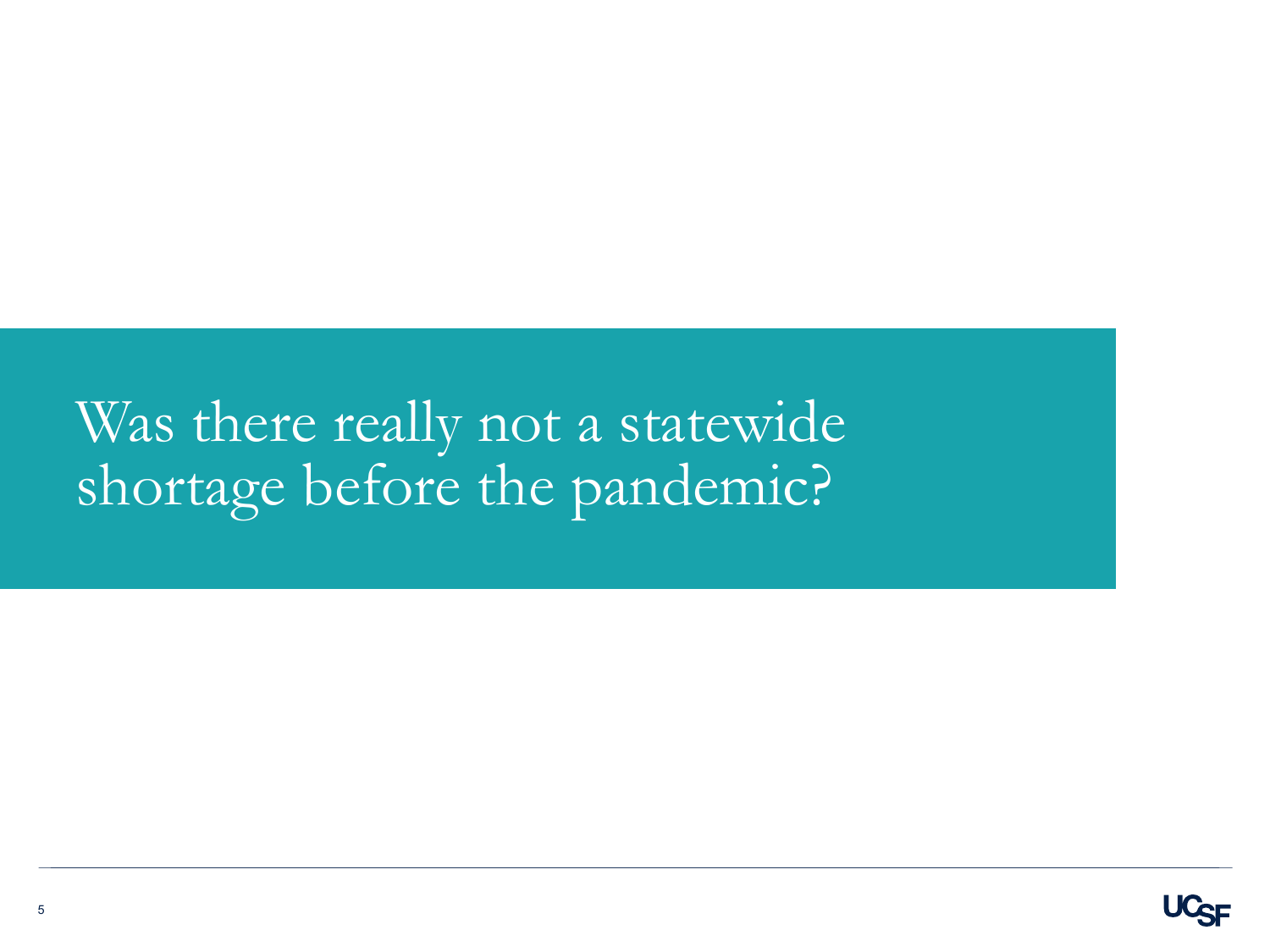# Perceptions of employers: Overall labor market



- High demand: difficult to fill open positions
- Moderate demand: some difficulty filling open positions
- Demand is in balance with supply
- $\blacksquare$  Demand is less than supply available
- Demand is much less than supply available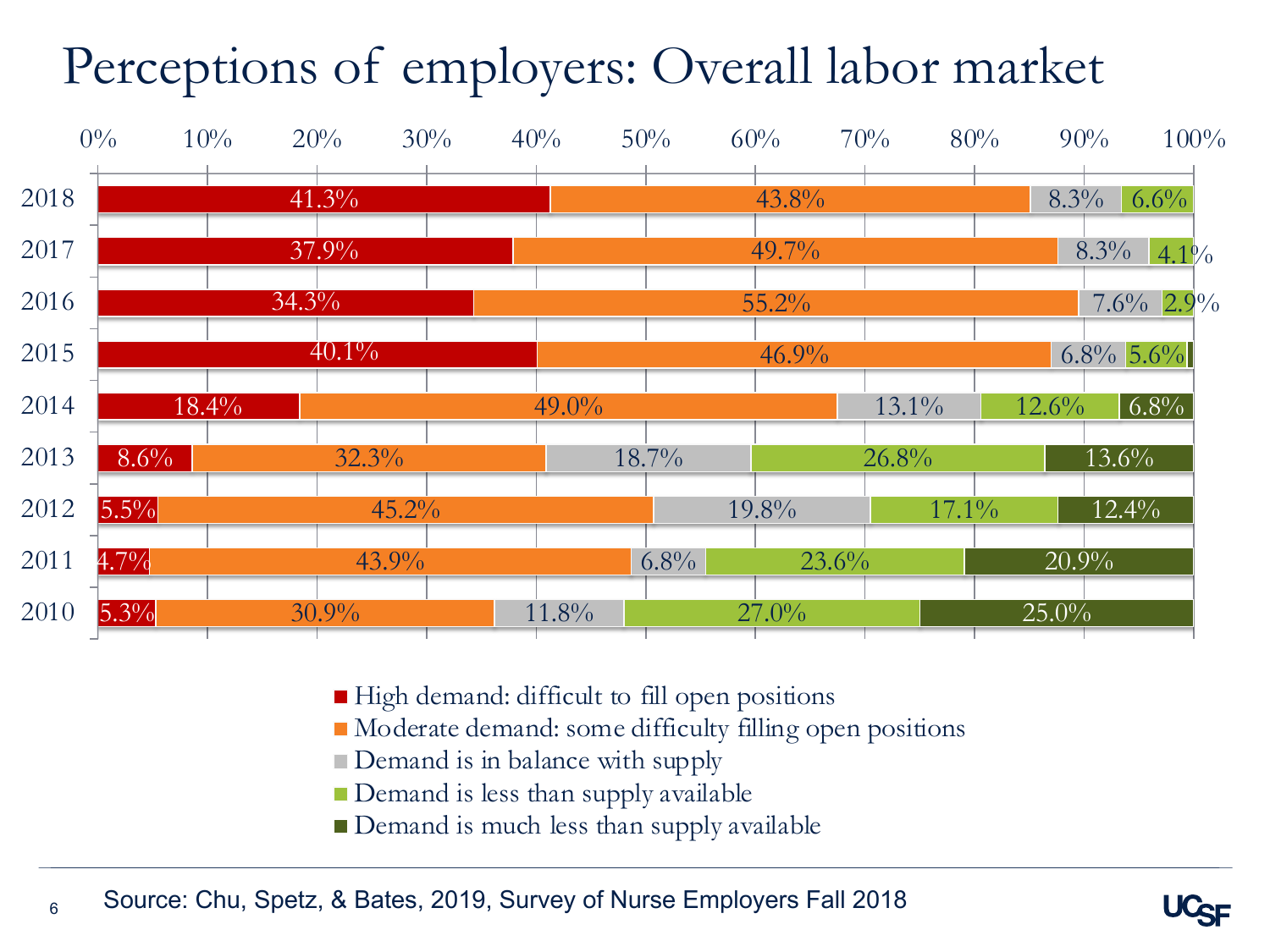### Differences across regions: Experienced RNs



Source: Chu, Spetz, & Bates, 2019, Survey of Nurse Employers Fall 2018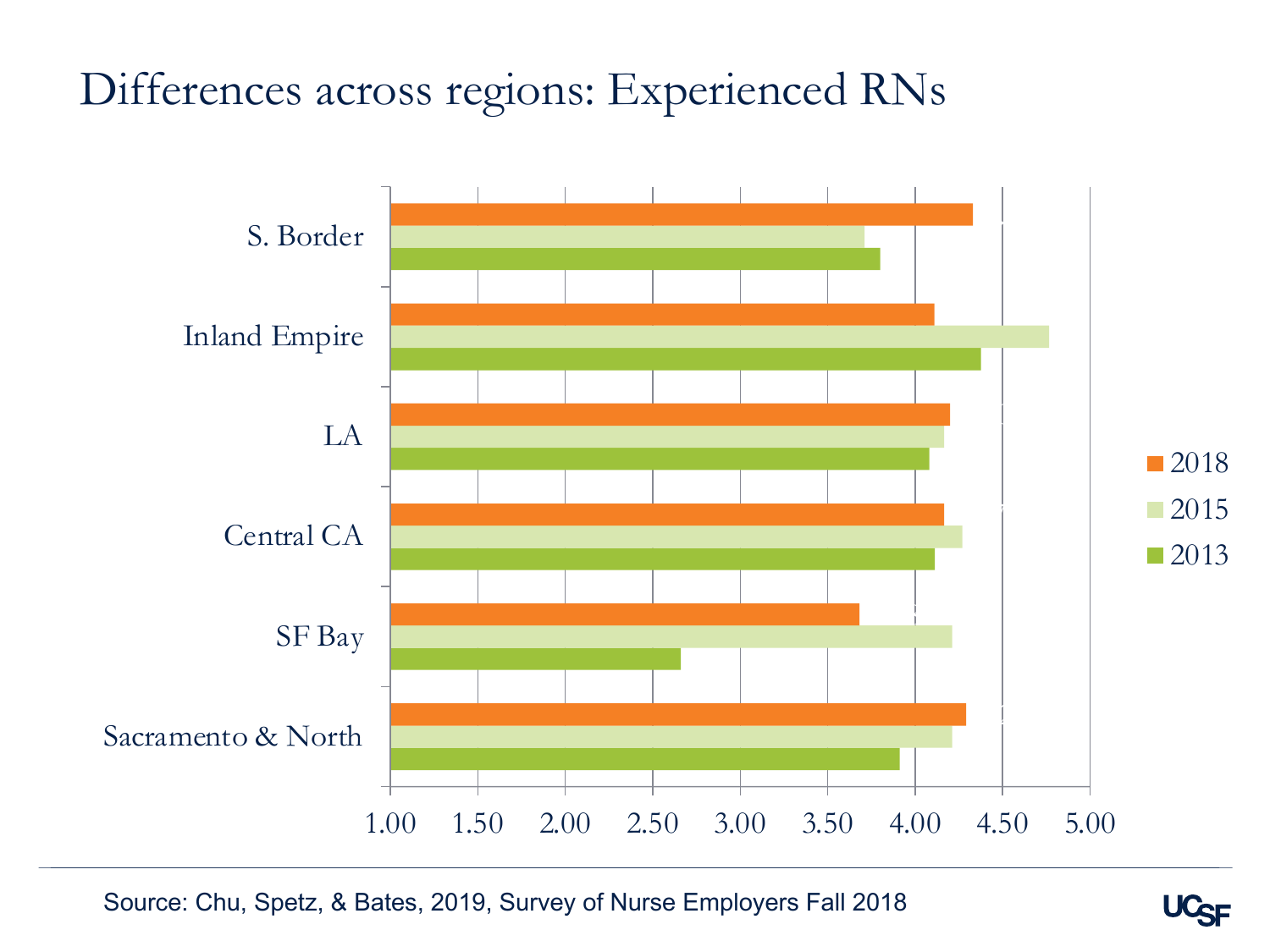#### Differences across regions: New Grad RNs



Source: Chu, Spetz, & Bates, 2019, Survey of Nurse Employers Fall 2018

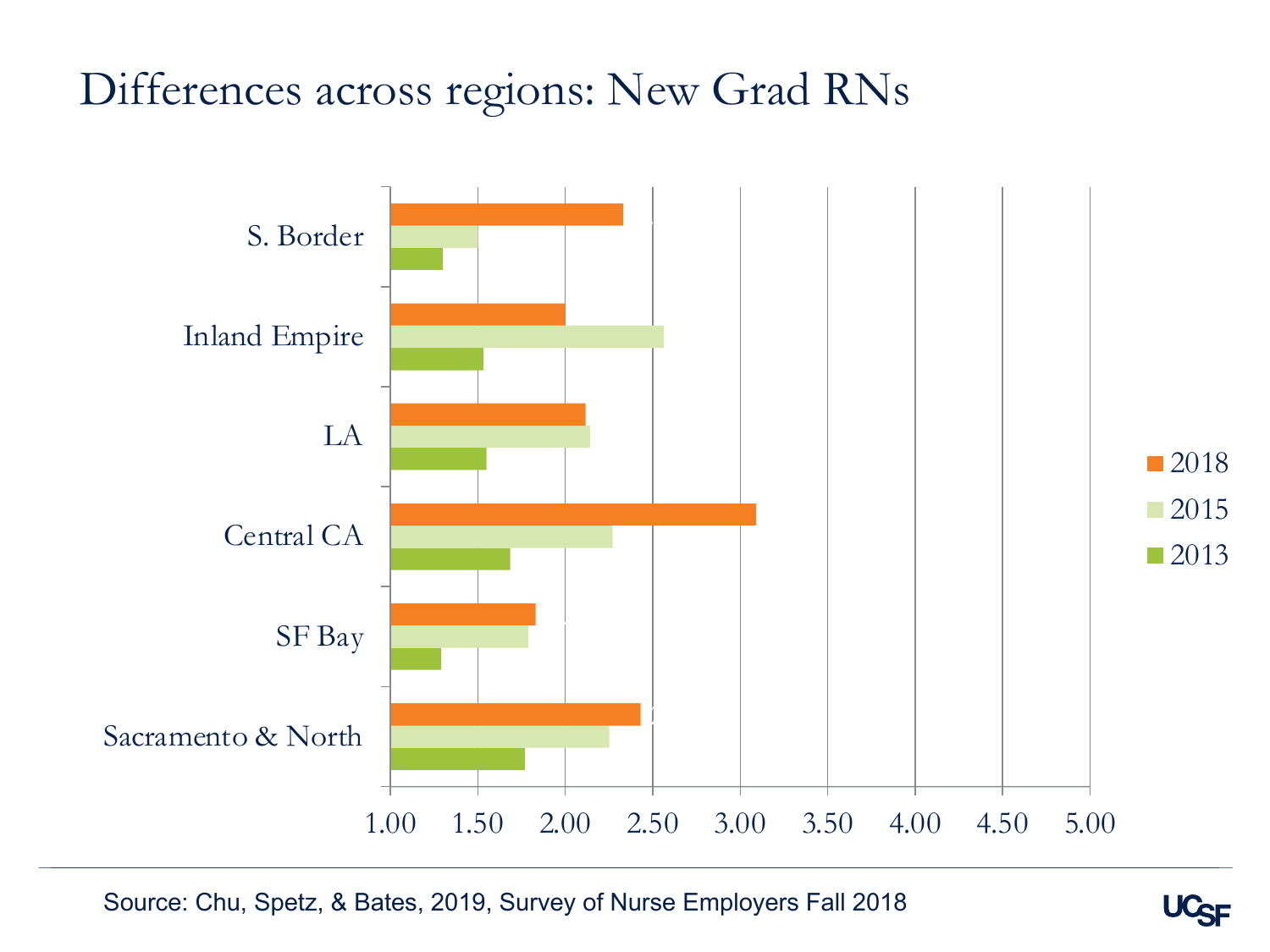# What about the pandemic?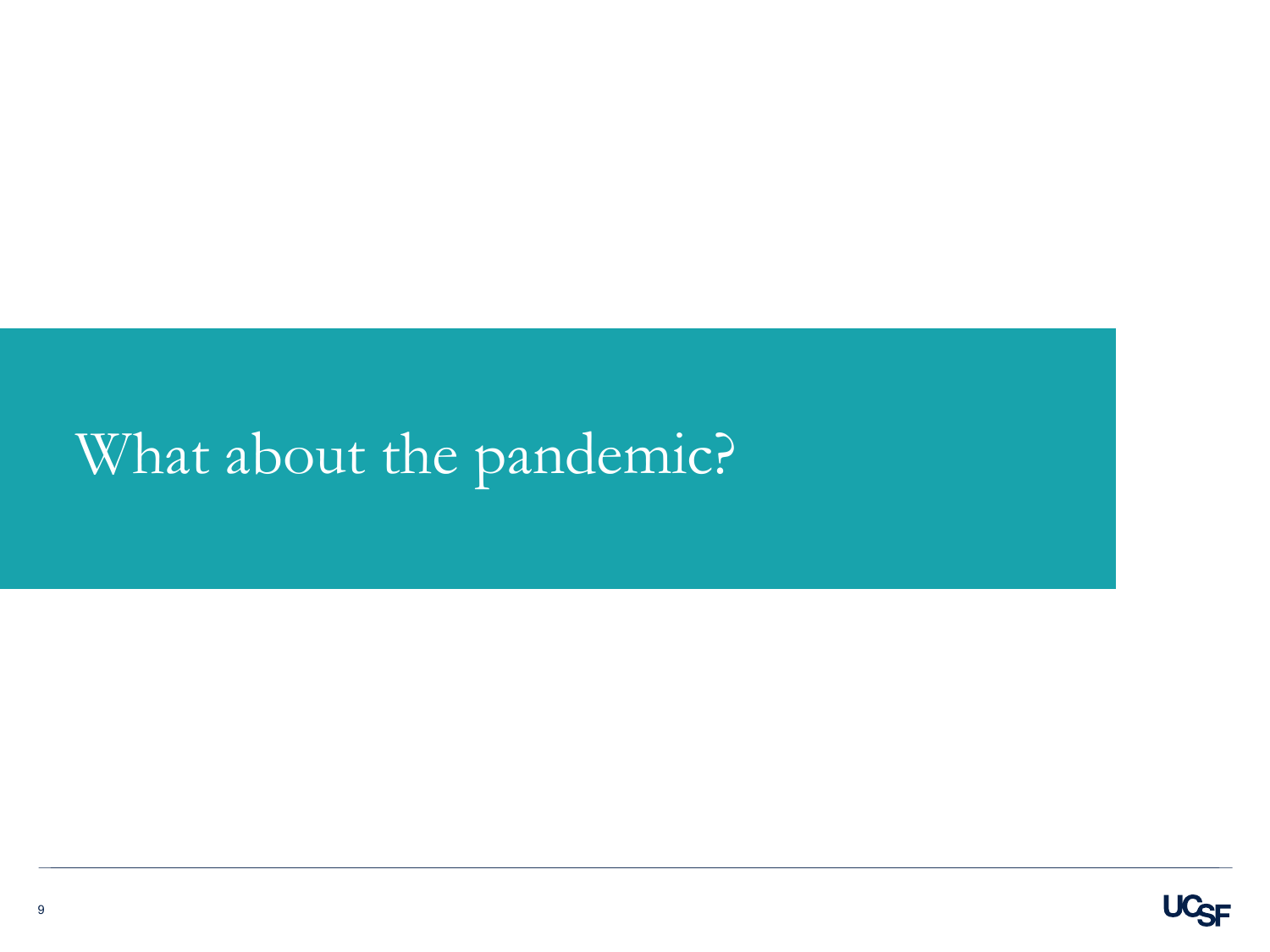# Percentage of California-resident RNs employed in nursing

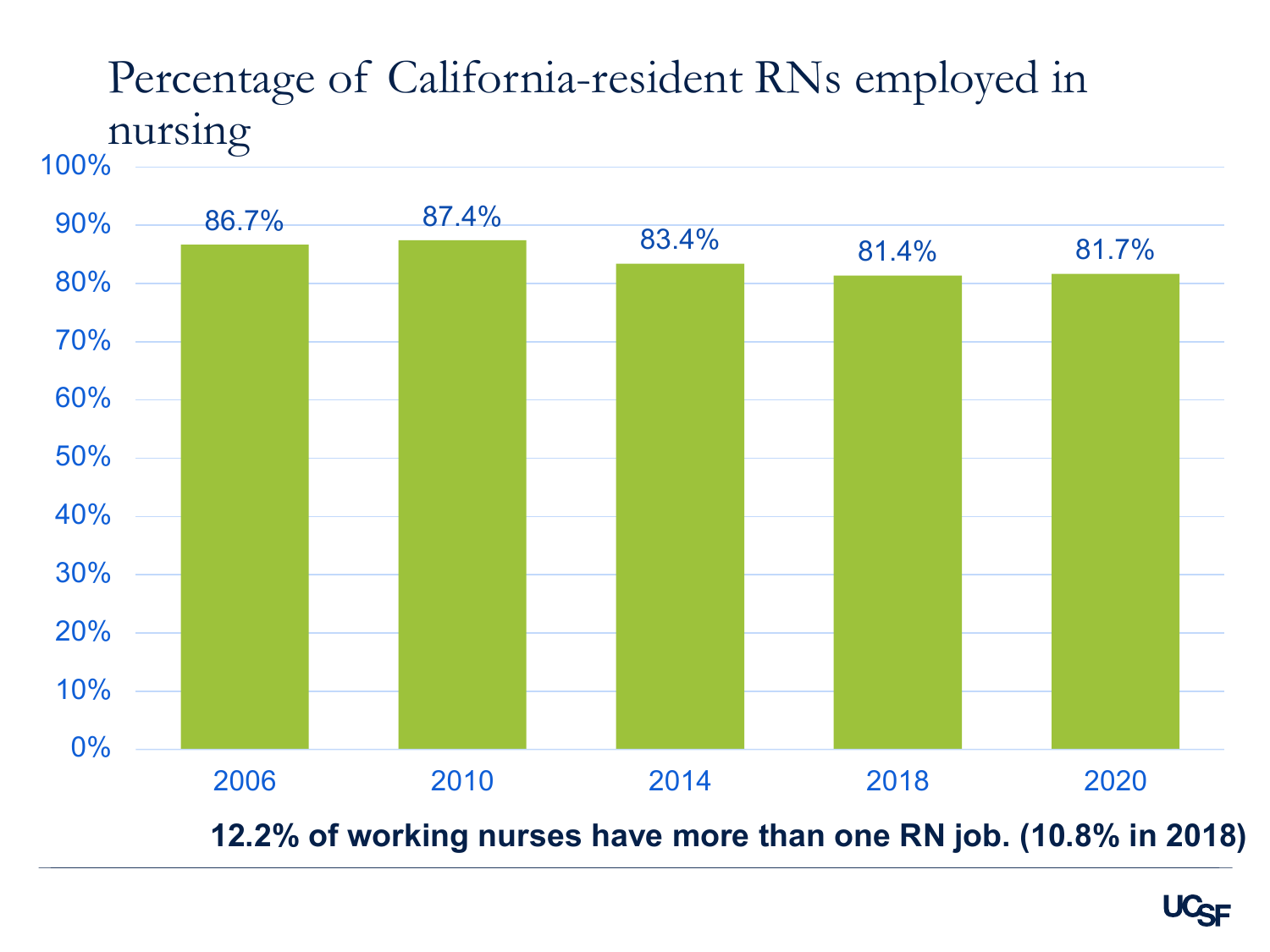#### Share of RNs employed in nursing by age

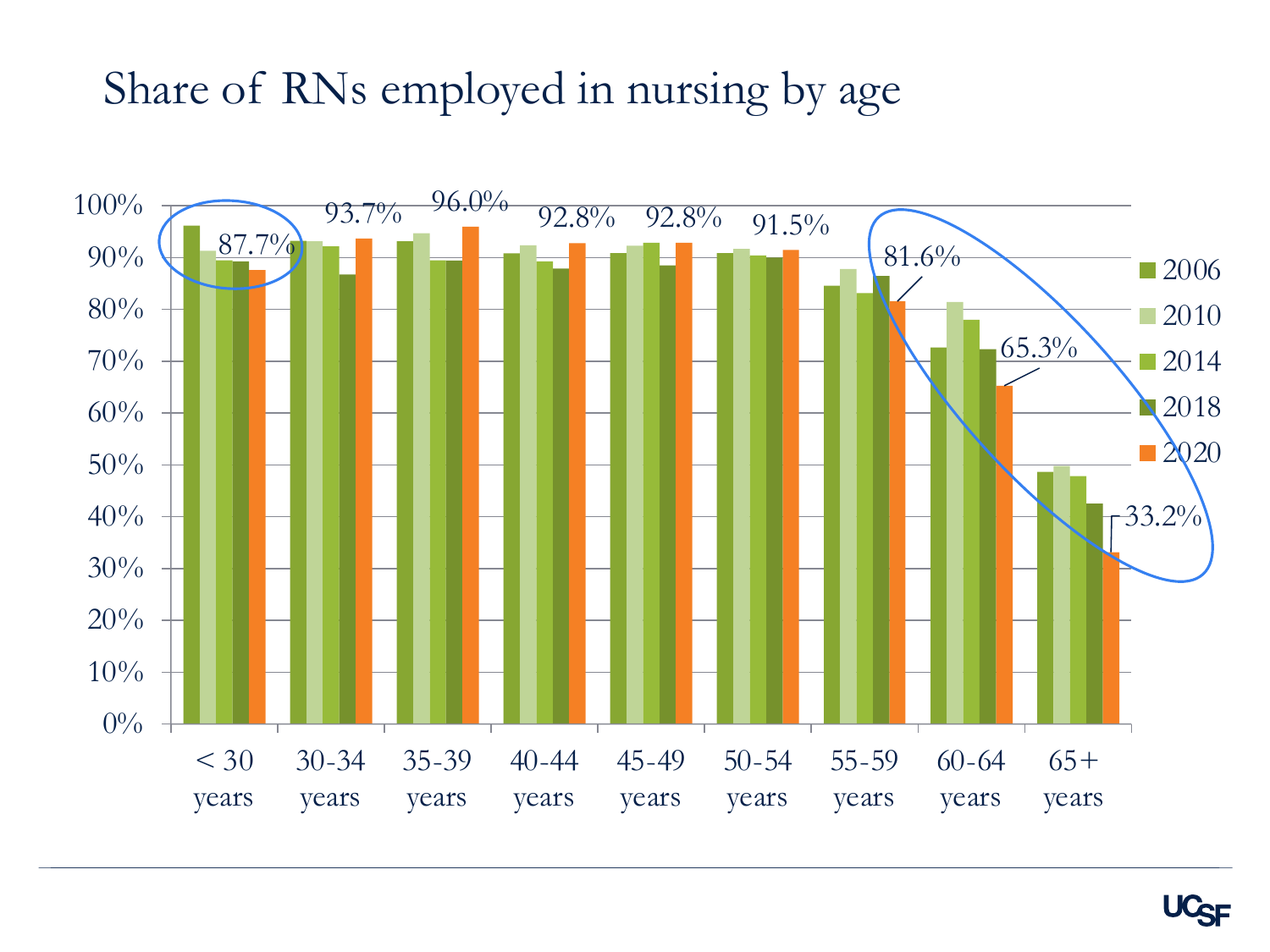# Hours usually worked per week

|                               | 2012  | 2018  | 2020  |
|-------------------------------|-------|-------|-------|
| Average number of hours       | 36.0  | 36.8  | 33.6  |
| <b>Working full-time</b>      | 60.3% | 60.2% | 53.0% |
| <b>Working part-time</b>      | 21.8% | 18.4% | 26.8% |
| Working, unknown hours        | 3.0%  | 2.8%  | 1.7%  |
| Not working                   | 14.9% | 18.6% | 18.5% |
| Average hours, acute hospital |       | 36.5  | 32.7  |
| Average hours, SNF            |       | 36.3  | 37.1  |
| Average hours, home health    |       | 41.0  | 37.5  |
| Average hours, clinic/office  |       | 38.5  | 34.0  |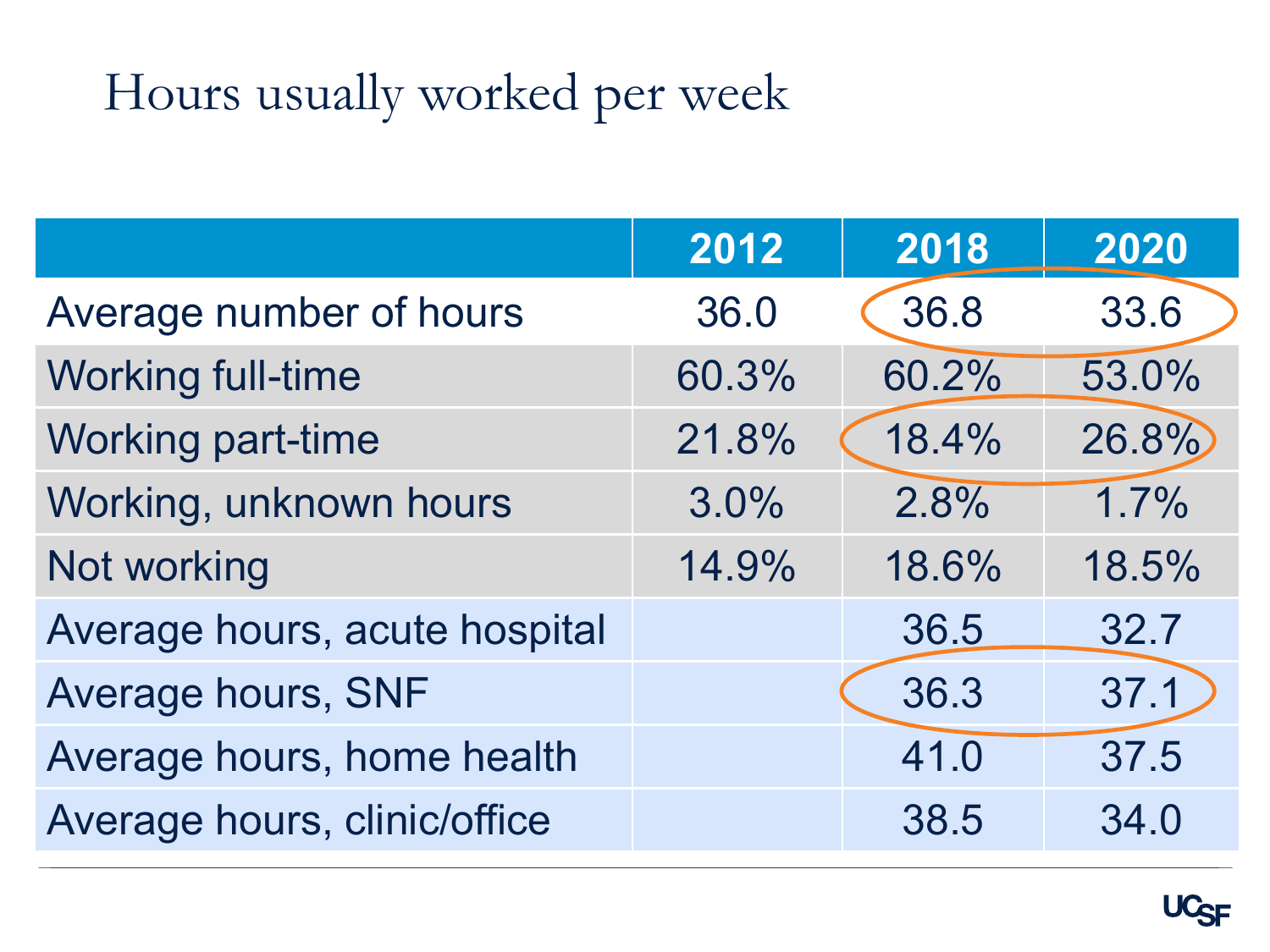# Percent of working RNs who plan to retire or leave nursing in next 2 years



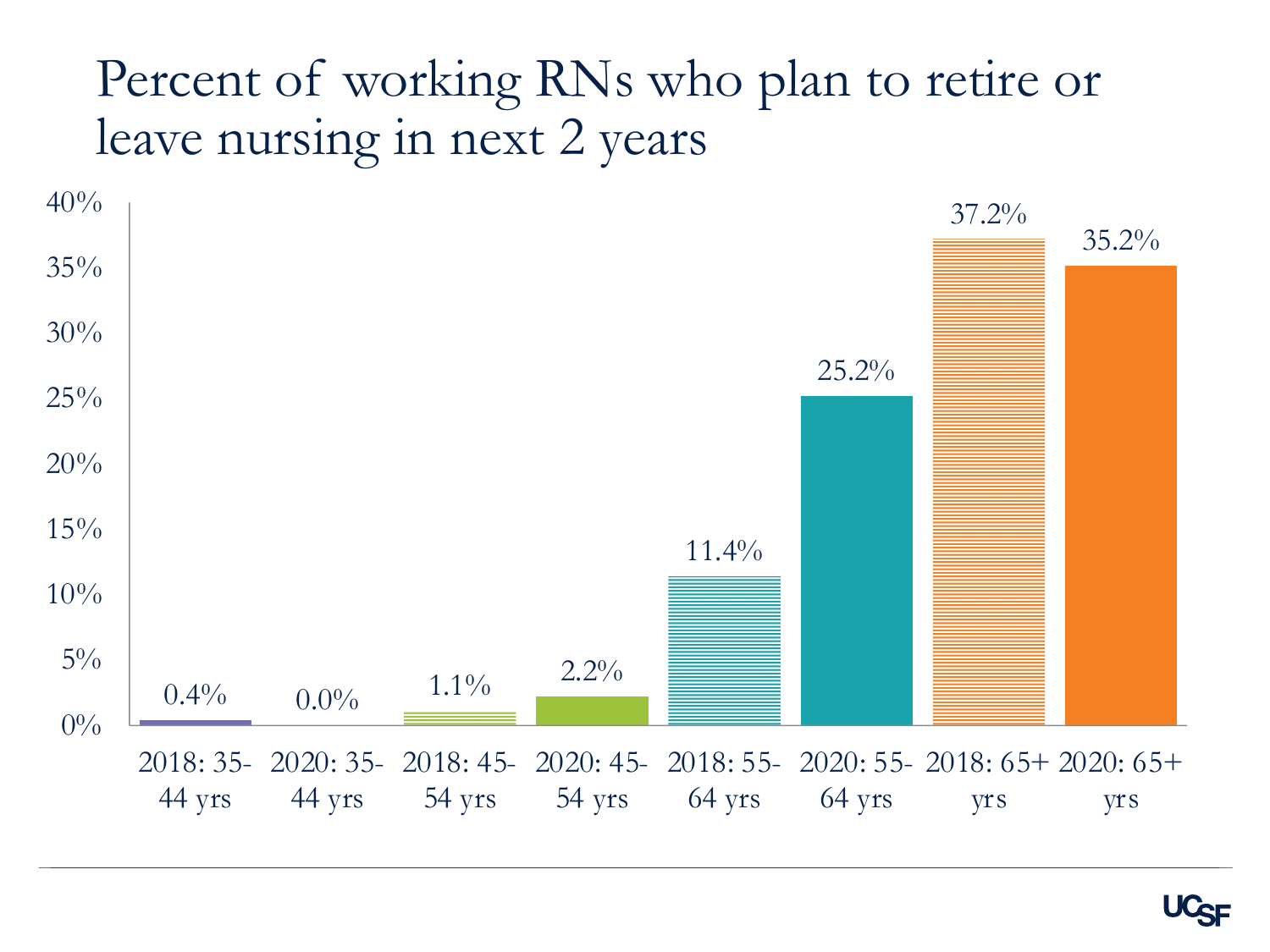# Intentions of RNs not working in nursing

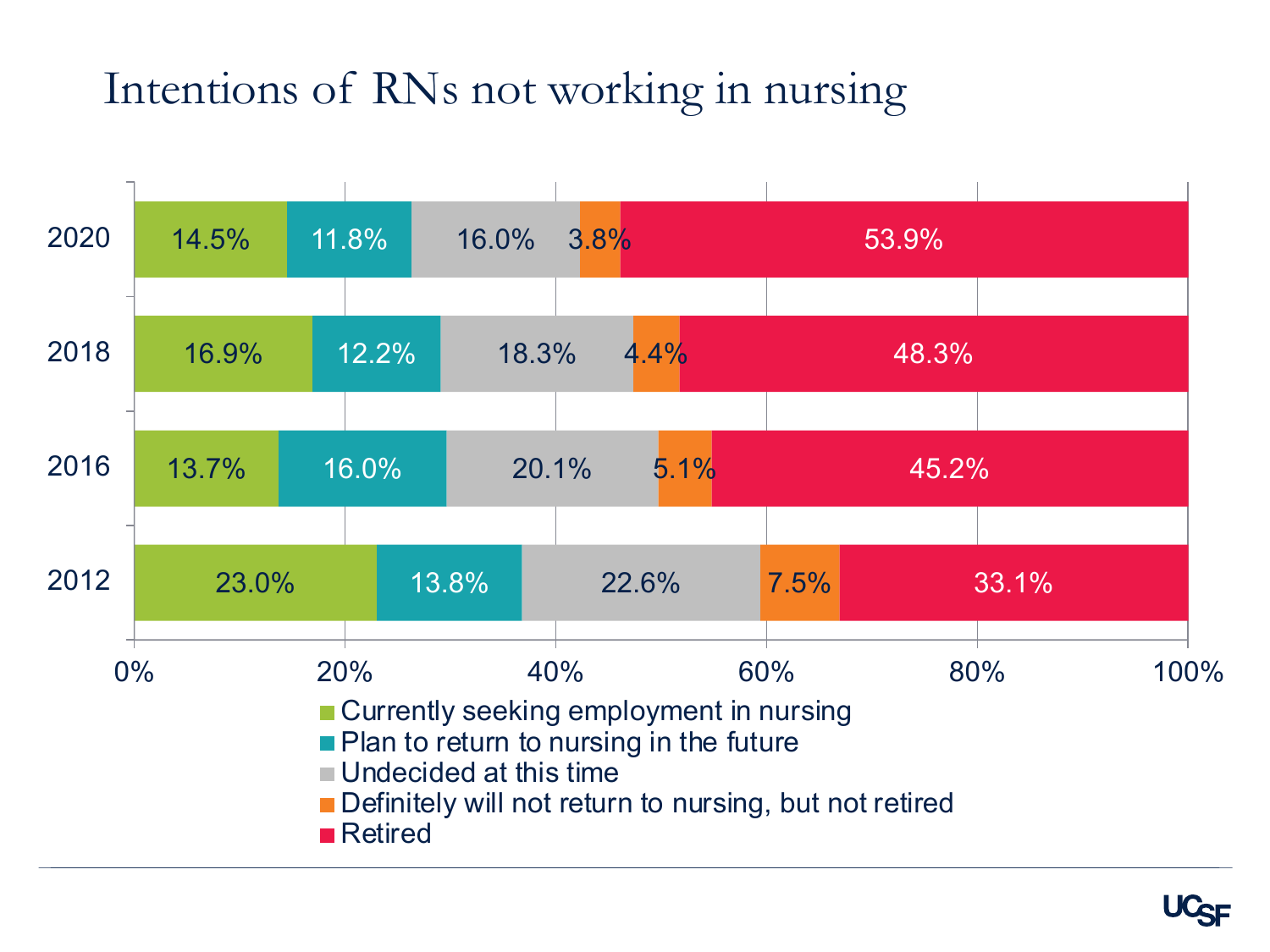# What is happening in RN education?

| <b>BRN Survey of California Nursing</b> | 2018-19    | 2019-20    | 2020-21    | <b>Change</b> |
|-----------------------------------------|------------|------------|------------|---------------|
| <b>Schools, 2020-2021</b>               | <b>new</b> | <b>new</b> | new        | 2018-19 to    |
|                                         | enrollment | enrollment | enrollment | 2020-21       |
| Spaces available                        | 14,897     | 15,204     | 14,368     | $-3.6%$       |
| <b>Total enrollments</b>                | 15,150     | 15,007     | 14,004     | $-7.6%$       |
| Associate degree enrollments            | 7,014      | 6,852      | 5,941      | $-15.3%$      |
| Bachelor's degree enrollments           | 7,266      | 7,242      | 7,133      | $-1.8%$       |
| Master's degree enrollments             | 870        | 913        | 930        | 6.9%          |
| Public college/university enrollments   | 8,103      | 7,944      | 6,866      | $-15.3%$      |
| Private college/university enrollments  | 7,047      | 7,063      | 7,138      | 1.3%          |

- Reasons for program enrollment declines:
	- Admitted students did not enroll
	- Unable to secure clinical placements
	- Insufficient faculty
	- Skipped a cohort or decreased size of cohort
	- Concerns about safety of students/faculty in clinical settings
	- Challenges converting to online/simulation platforms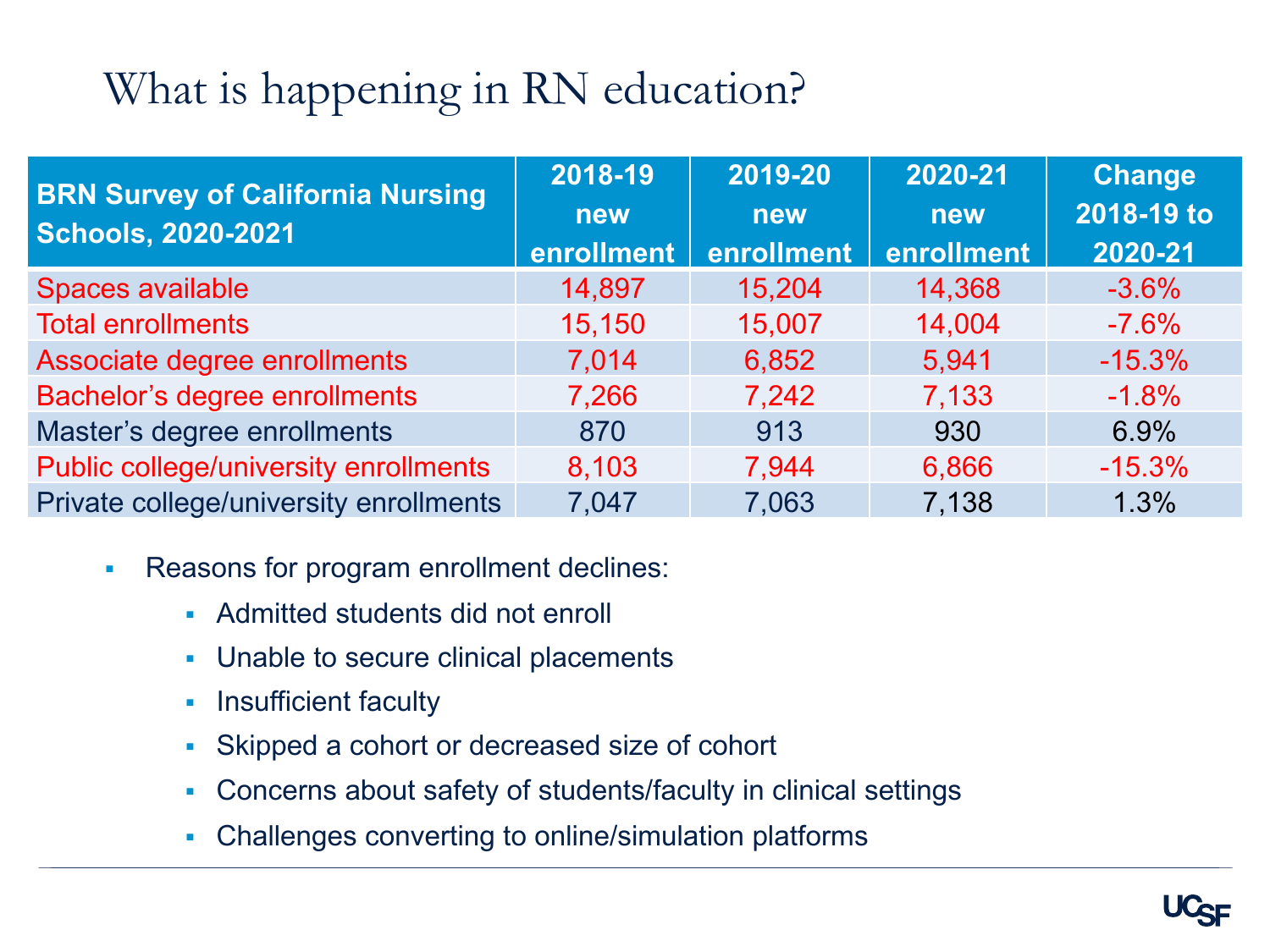#### What about enrollments for the future?



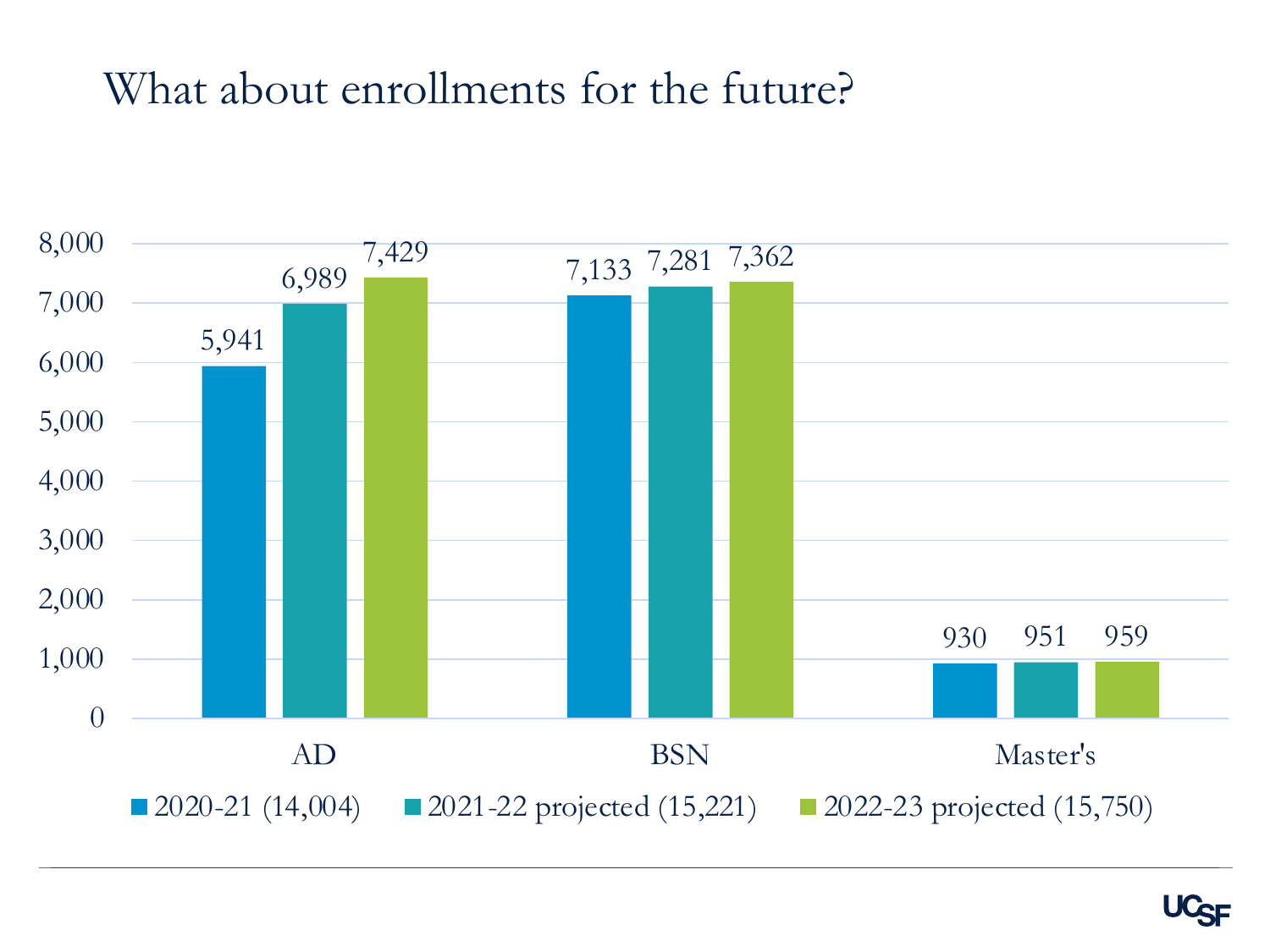### Implications for future supply

- Supply modeling approach: stock-and-flow
- Short-term impacts
	- Loss of older RNs increased license lapse rate for 3 years
	- Lower graduation numbers as projected by schools
- Longer-term impacts
	- School enrollments will recover
	- Once older RNs leave, we assume departures from workforce will stabilize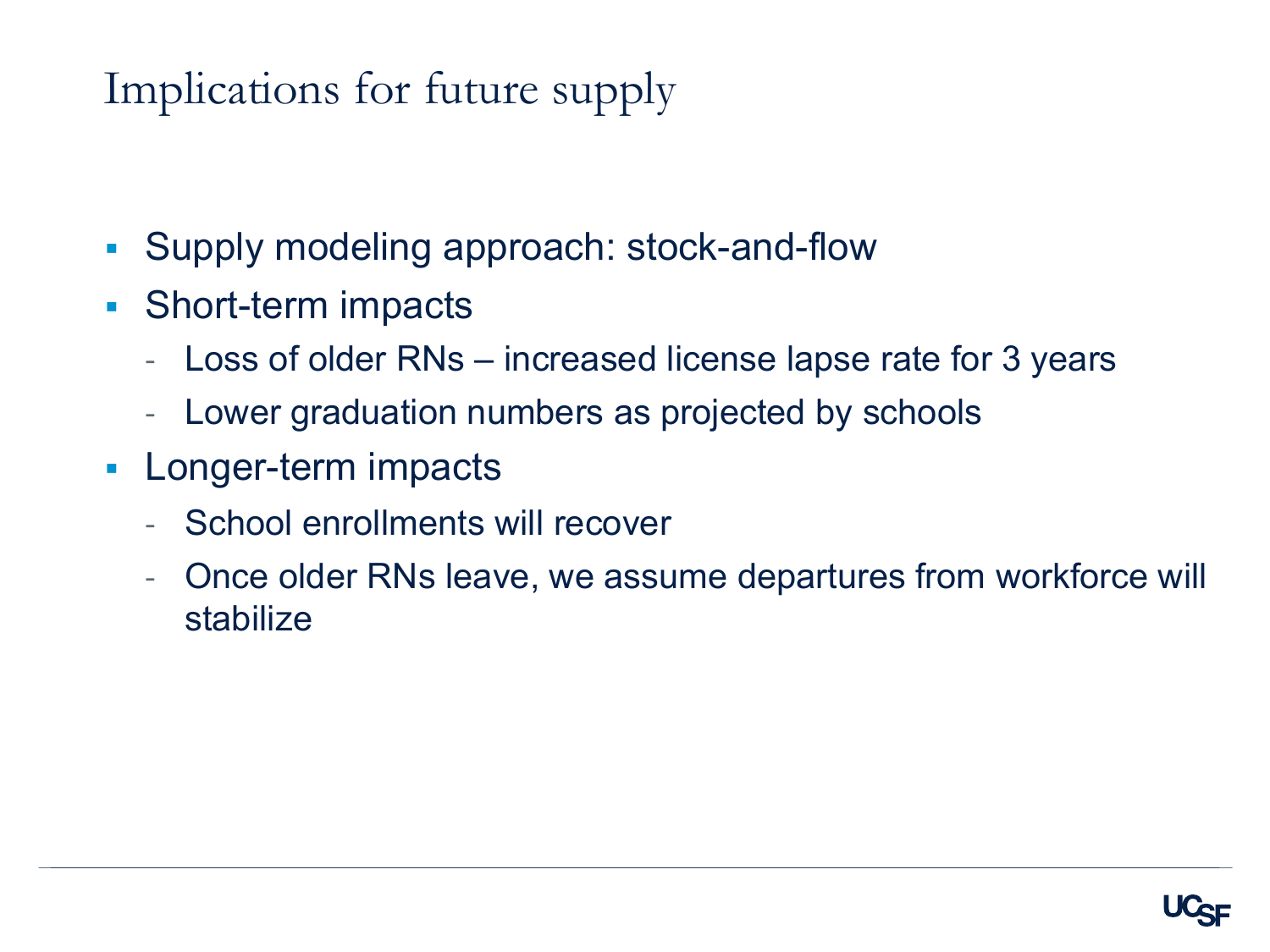### What does all this portend for the future? Projections of RN FTE supply (using last year's enrollment data)



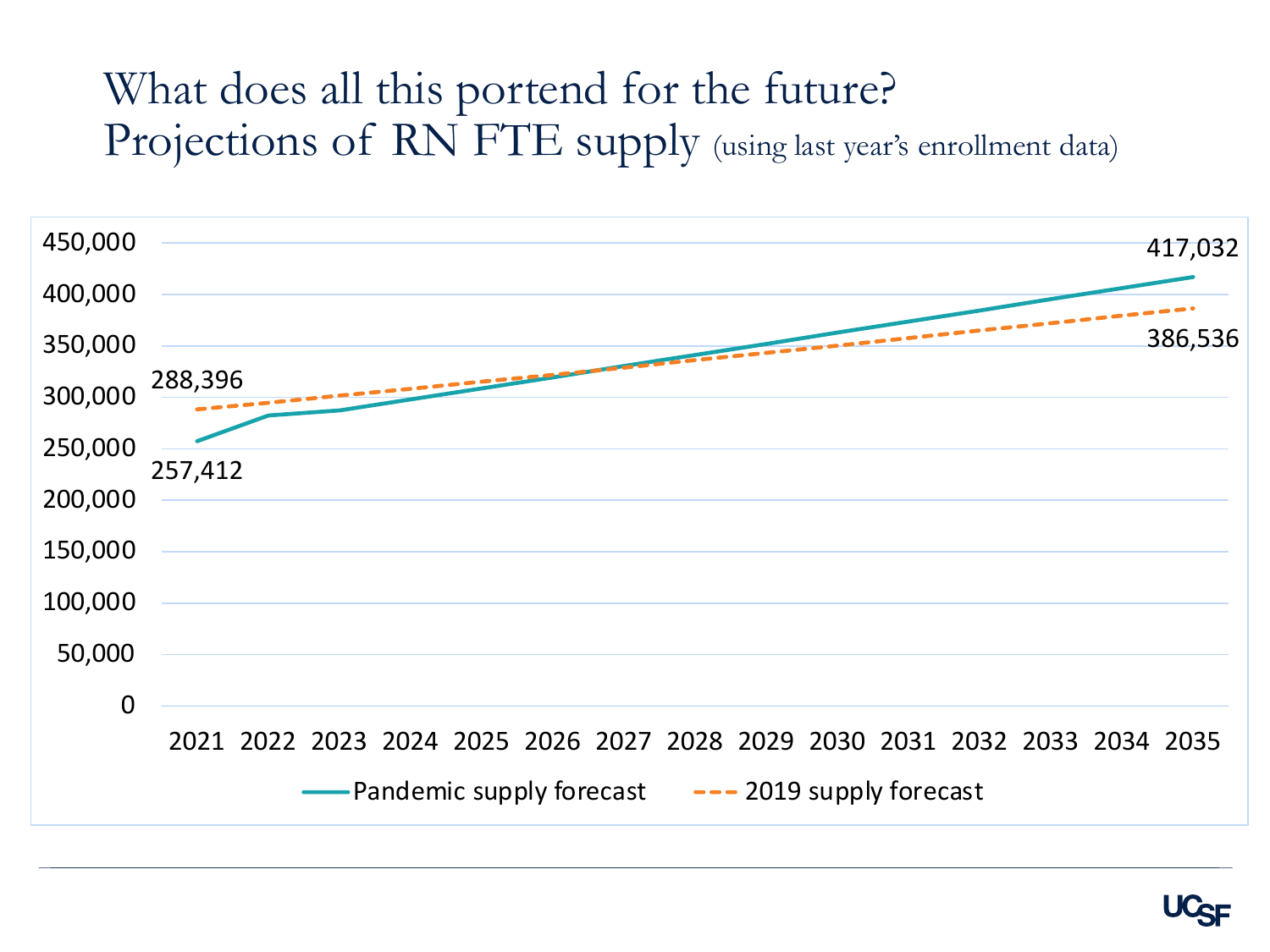# Comparing RN FTE demand & supply

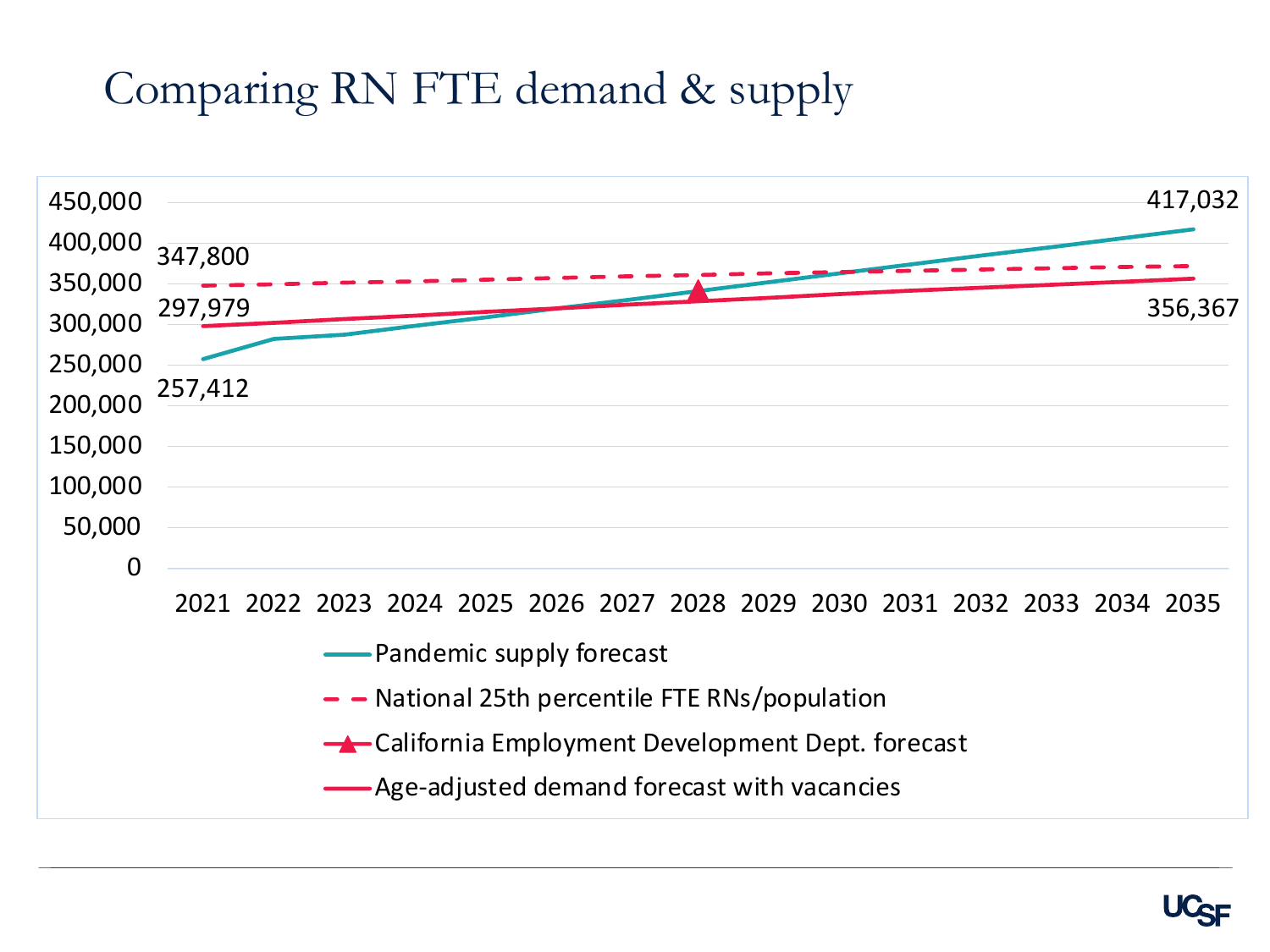## How big is the gap?

| Year | <b>Pandemic</b><br>supply<br>forecast | Age-<br>adjusted<br>demand<br>with<br>vacancies | Gap<br>between<br>supply<br>and<br>demand | <b>Percentag</b><br>e gap |
|------|---------------------------------------|-------------------------------------------------|-------------------------------------------|---------------------------|
| 2021 | 257,412                               | 297,979                                         | 40,567                                    | 13.6%                     |
| 2026 | 319,598                               | 319,696                                         | 98                                        | 0.0%                      |
| 2031 | 373,695                               | 341,365                                         | $-32,330$                                 | $-9.5%$                   |

#### Note:

We estimate that ~8,500 RNs were looking for jobs in late 2020. 30% of these were <30 years old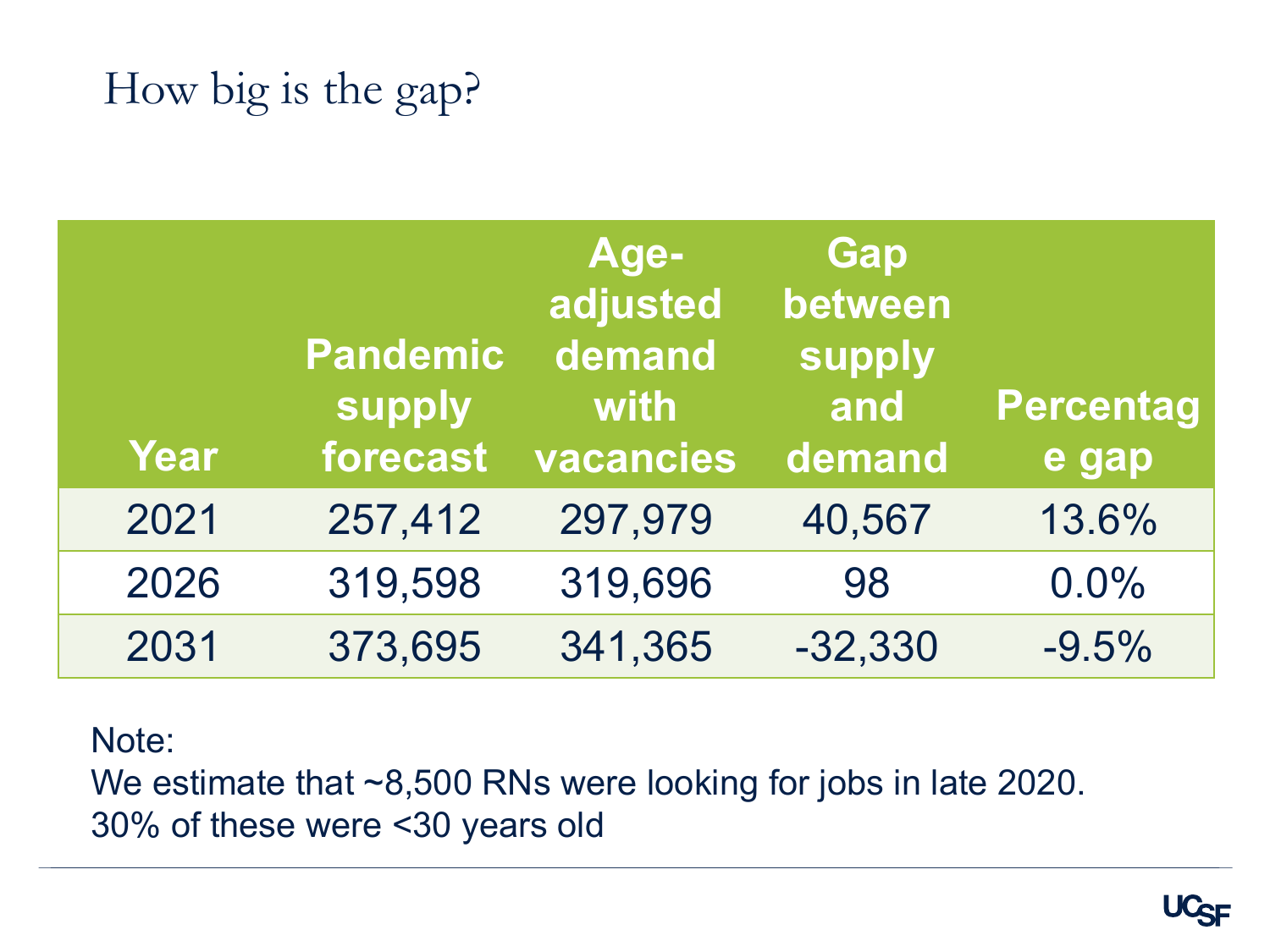Implications for the future

- RNs changed their employment during the pandemic
	- Older RNs left or plan to leave
	- Younger RNs were more likely to be unemployed
- § Over the next 5 years, we will have a shortage of RNs in **California** 
	- The shortage will dissipate as new graduates enter the labor market
- We need to retain our new graduates
	- Comparisons of graduations to numbers of new licenses between 2018 and 2020 indicate that we may be losing 1000 new younger graduates per year
- § Employers need to address burnout and stress to retain their RNs